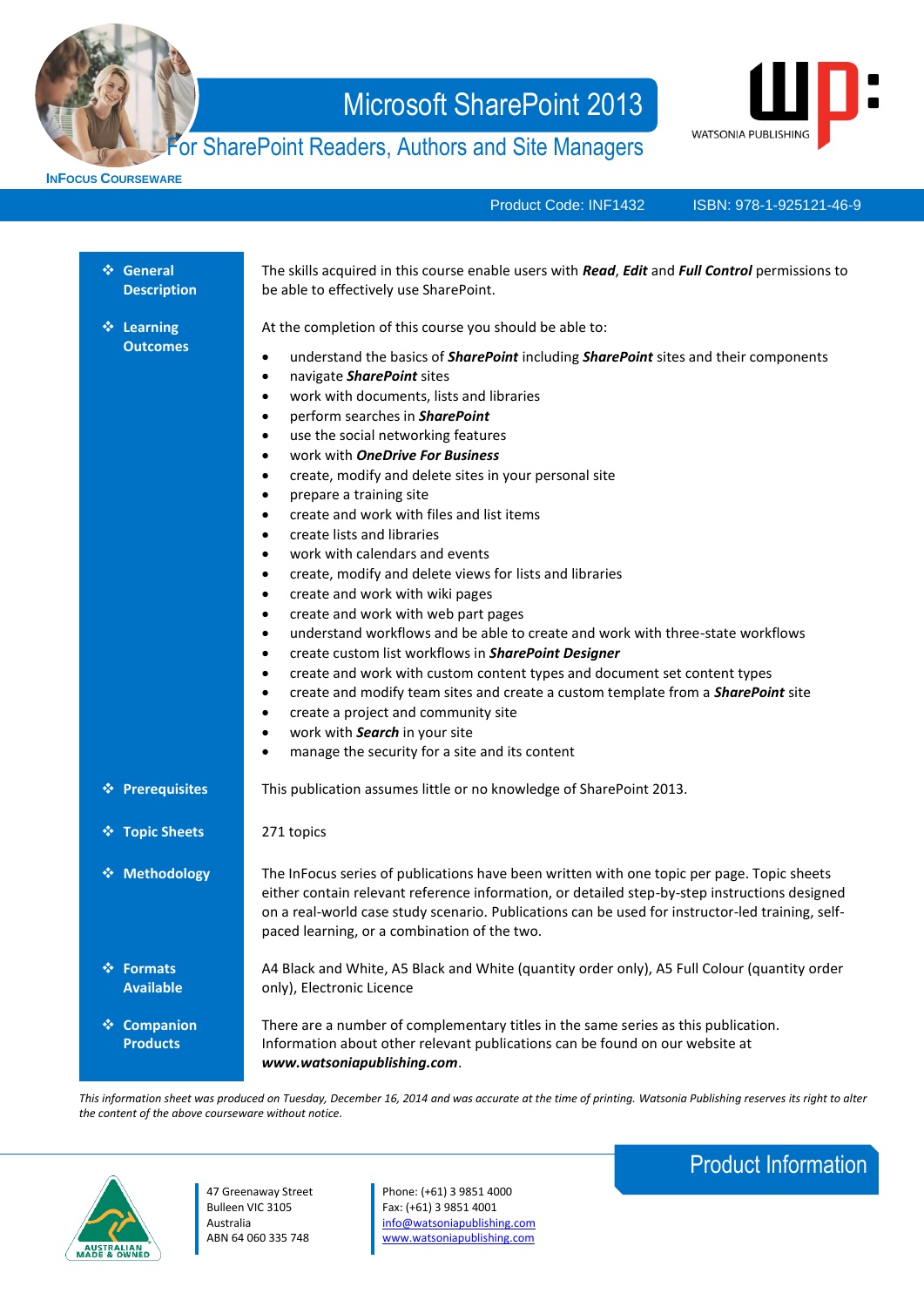

### For SharePoint Readers, Authors and Site Managers



**INFOCUS COURSEWARE**

Product Code: INF1432

### ISBN: 978-1-925121-46-9

### **Contents**

### **Getting to Know SharePoint**

What Is SharePoint Course User Accounts Starting SharePoint Core Elements of a SharePoint Site SharePoint Sites Team Sites **Lists** Libraries Views SharePoint Apps Signing Out of SharePoint

### **Navigating a SharePoint Site**

Navigation Elements in a SharePoint Site Using the Navigation Bars Using Links in the Page Displaying All Content in Your Site Using the Ribbon Navigating to My Site Features Navigating to a SharePoint Site From My Site

#### **Documents Lists and Libraries**

Selecting Files and Items Reading a Document Downloading a Copy of a Document Emailing a Link to a Library Emailing a Link to a Document Exporting Lists to Excel Viewing Version History Viewing Properties Sorting and Filtering Lists and Libraries Switching Views in Lists and Libraries Switching Views in Calendars Tagging a Document or List Item Tagging an External Site Adding Notes to a Document or List Item Managing Tags and Notes Creating an Alert on a Document or List Item Creating an Alert on a Library or List Managing Your Alerts

#### **Searching in SharePoint**

Searching in a Library or List

### The Search Centre Searching Anywhere in SharePoint Refining a Search Performing an Advanced Search Searching for People

### **Social Networking**

Common Social Computing Terms Understanding My Sites Understanding Your Profile Page Editing Your Profile Page Checking the Language and Region **Settings** Understanding Your Newsfeed Viewing Your Newsfeed Following People Following Documents and Sites Viewing Sites That You Are Following Posting to Your Newsfeed Mentioning People in Posts Using Tags in Posts Replying to and Liking Posts Changing Newsfeed Settings Managing Your Tasks Using Your Blog Managing Your Blog

#### **OneDrive for Business**

Understanding OneDrive for Business Accessing OneDrive for Business Uploading Files Creating New Files Creating New Folders Editing Files Sharing Files Synchronising Your Library Deleting Files and Folders

### **Working With Personal Sites**

Creating a Subsite Changing the Appearance Adding Apps Adding a Page Changing the Navigation Deleting a Subsite

### **Preparing Your Training Site**

Creating a Training Subsite Preparing a Document Library Adding a Tasks List

47 Greenaway Street Bulleen VIC 3105 Australia ABN 64 060 335 748

Phone: (+61) 3 9851 4000 Fax: (+61) 3 9851 4001 [info@watsoniapublishing.com](mailto:info@watsoniapublishing.com) [www.watsoniapublishing.com](http://www.watsoniapublishing.com/)

### **Working With Files and Items**

Uploading a Single File Uploading Multiple Files Uploading Files Using an Explorer Folder Creating a New Document in a Library Creating a New Folder in a Library Creating a New Item in a List Creating a New List Item Using Quick Edit Editing a Document Editing the Properties of a File Editing the Properties of a List Item Adding Tasks to the Timeline Deleting a File or List Item Restoring a Deleted File or List item Understanding Versioning and Check Out Using Check in and Check Out Publishing a File or List Item Restoring an Earlier Version Checking Permissions on Files Understanding Document Coauthoring Synchronising a Library or Folder Approving or Rejecting a File or List Item **Creating Lists and Libraries**

- Understanding Your Apps Page Adding a Document Library Adding a List Importing a List From Excel Publishing an Excel Table as a List Updating Data in a Connected Excel Table Adding a Custom List Understanding Column Types Adding a Column to a List or Library Adding a Column in Datasheet View Adding a Column With Custom Validation The List and Library Settings Page Modifying a Column in a List or
- Library Deleting a Column From a List or Library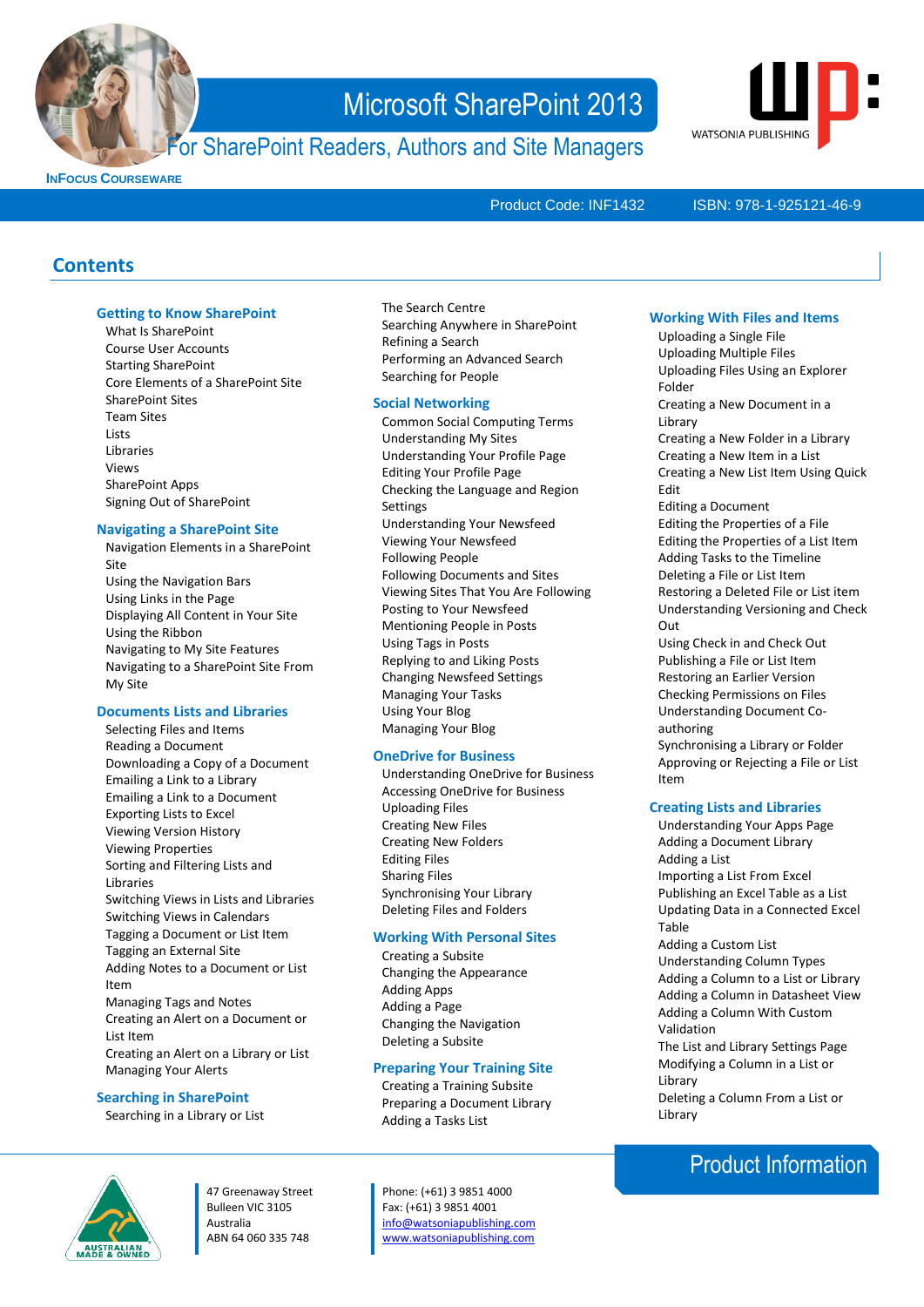

## For SharePoint Readers, Authors and Site Managers



**INFOCUS COURSEWARE**

Product Code: INF1432

### ISBN: 978-1-925121-46-9

Reordering Columns in a List or **Library** Renaming a List or Library Changing the Versioning Settings Creating Multiple Items From Excel Editing the Document Template for a Library Adding Content Types to a Library Deleting a List or Library

#### **Working With Calendars**

Adding a Calendar Adding an Event Adding a Recurring Event Changing an Event Connecting a Calendar to Outlook Working With Connected Calendars in Outlook Disconnecting a SharePoint Calendar Deleting an Event Setting Up for Calendars Overlay Using Calendars Overlay

### **Creating Views**

Creating a New View From an Existing View Creating a Custom View Understanding the Create View Page Selecting the Columns Modifying a View Specifying Sort Criteria Specifying Filter Criteria Specifying Grouping Criteria Specifying Other Criteria Creating a Dynamic View Creating a Calendar List View Deleting a View

### **Authoring Wiki Pages**

Understanding Page Types Placing a Wiki Page in Edit Mode Inserting and Formatting Text Inserting Tables Inserting Pictures Inserting Links Inserting Web Parts Into a Text Editor Control Creating a New Wiki Page Linking to an Existing Wiki Page Linking to a New Wiki Page Renaming a Wiki Page Deleting a Page

### **Authoring Web Part Pages**

Understanding App Parts and Web Parts Creating a Web Part Page Placing a Page in Edit Mode Adding an App Part Adding a Content Editor Web Part Fix for Enabling Content Editor Web Part Adding an Image Viewer Web Part Understanding the Tool Pane Modifying an App Part Linking to an Image in an Image Viewer Web Part Moving Web Parts Reusing Web Parts Deleting a Web Part Editing the Properties of a Web Part Page Comparing Page Versions

### **Working With Workflows**

What Is a Workflow Understanding Three-State Workflows Understanding the Add a Workflow Page Adding a Three-State Workflow The Customise the Three-State Workflow Page Customising the Workflow Settings Initiating a Workflow Completing the First Step in a Workflow Finalising the Workflow Tracking a Workflow

### **Custom Workflows**

Downloading SharePoint Designer Planning the Workflow Creating a List for a Custom Workflow Creating a Custom Workflow Understanding the Workflow Settings Page Setting the Workflow Options Understanding Workflow Components Inserting Stages Inserting Steps Inserting a Send an Email Action

47 Greenaway Street Bulleen VIC 3105 Australia ABN 64 060 335 748

Phone: (+61) 3 9851 4000 Fax: (+61) 3 9851 4001 [info@watsoniapublishing.com](mailto:info@watsoniapublishing.com) [www.watsoniapublishing.com](http://www.watsoniapublishing.com/)

Email Actions Inserting a Wait for Field Change Action Inserting a Transition Go to a Stage Action Inserting a Condition Saving and Publishing a Workflow Testing a Workflow Opening an Existing Workflow **Document Management** Understanding Site Columns

Assignment Adding Extra Send an

Understanding Content Types Creating a Content Type Adding Columns to a Content Type Connecting a Content Type to a **Library** Using a Custom Content Type Changing the Template for a Content Type Understanding Document Sets Creating a Document Set Content Type Configuring a Document Set Content Type Using a Document Set Content Type

### **Creating Team Sites**

A Reminder About Sites and Site Collections Understanding the New SharePoint Site Page Creating a Team Site Branding Your Site Change the Look Options Changing the Look of a Site Adding Navigation Links With Drag and Drop Adding Links to a Navigation Bar Reordering and Deleting Links Saving a Site as a Template Deleting a Custom Template

### **Other Collaboration Sites**

Understanding Project Management Creating a Project Site SharePoint Community Sites Creating a Community Site Working With a Community Site